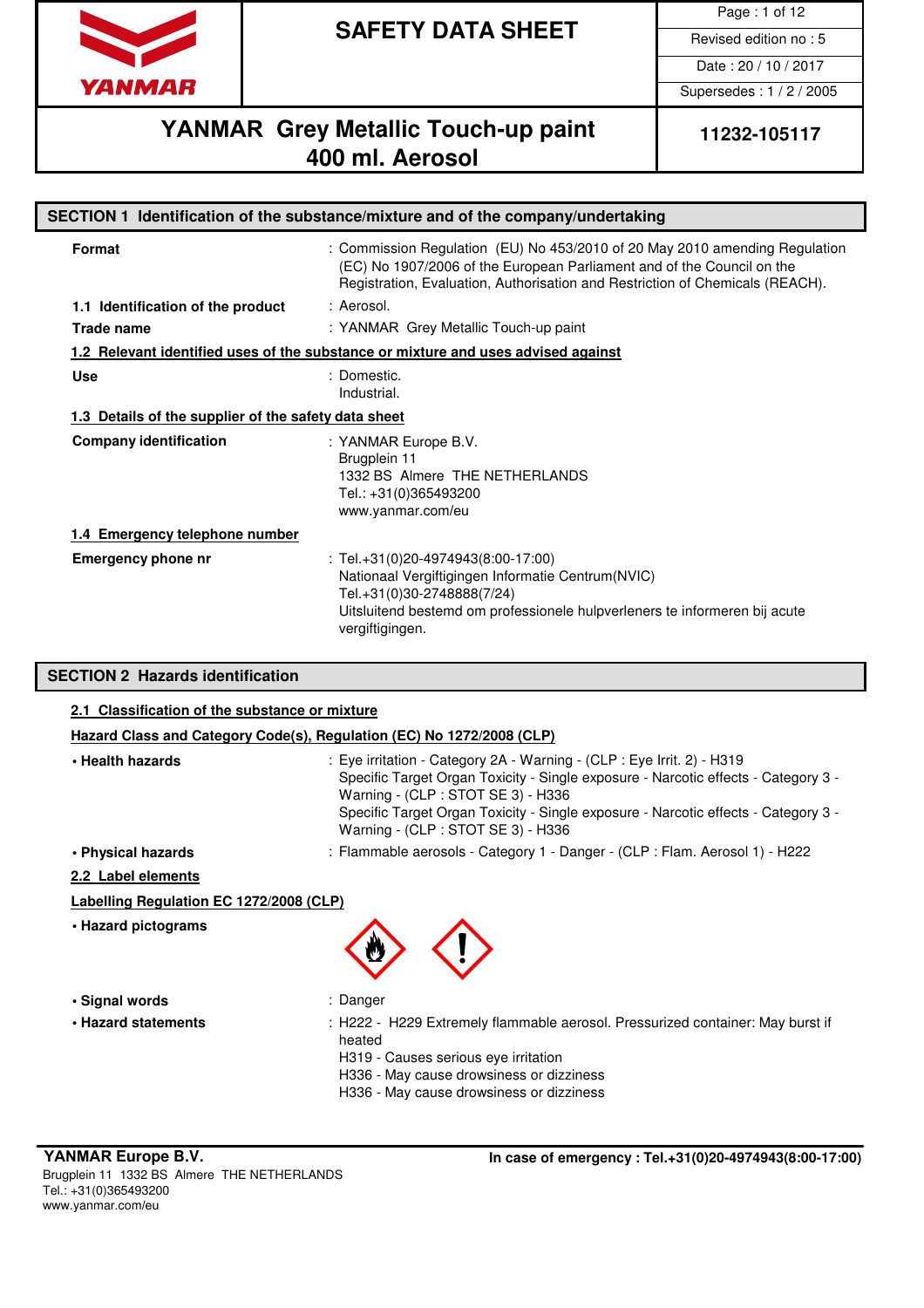

Page : 2 of 12

Date : 20 / 10 / 2017

Supersedes : 1 / 2 / 2005

## **YANMAR** Grey Metallic Touch-up paint 11232-105117 **400 ml. Aerosol**

| <b>SECTION 2 Hazards identification (continued)</b> |                                                                                                                                                                                                                                           |
|-----------------------------------------------------|-------------------------------------------------------------------------------------------------------------------------------------------------------------------------------------------------------------------------------------------|
| · Supplemental hazard information                   | : EUH066 - EUH066 - Repeated exposure may cause skin dryness or cracking<br>Contains:<br>Acetone<br><b>Butanone</b><br>Ethyl acetate<br>n-Butyl acetate                                                                                   |
| • Pictograms<br>(Precautionary statements)          | $\bm{\mathcal{O}}$                                                                                                                                                                                                                        |
| General                                             | : P101 - If medical advice is needed, have product container or label at hand<br>P102 - Keep out of reach of children.                                                                                                                    |
| <b>Prevention</b>                                   | : P210 - Keep away from heat, sparks, open flames or hot surfaces. - No smoking.<br>P211 - Do not spray on an open flame or other ignition source<br>P251 - Do not pierce or burn, even after use<br>P260 - Do not breathe vapours/spray. |
| <b>Response</b>                                     | : P305B - IF IN EYES : Rinse cautiously with water for several minutes. Remove<br>contact lenses, if present and easy to do. Continue rinsing. If eye irritation persists<br>: Get medical advice.                                        |
| <b>Storage</b>                                      | : P410+412 - Protect from sunlight. Do no expose to temperatures exceeding 50 °C/<br>122°F                                                                                                                                                |
| <b>Disposal considerations</b>                      | : P501 - Dispose in a safe manner in accordance with local/national regulations.                                                                                                                                                          |
| 2.3 Other hazards                                   |                                                                                                                                                                                                                                           |
| Other hazards                                       | : Results of PBT- and zPzB - reported.<br>PBT: No use<br>PBZ: No use<br>None under normal conditions.                                                                                                                                     |

### **SECTION 3 Composition/information on ingredients**

### **Substance / Preparation Components** : Mixture of substances listed below with nonhazardous additions. **Substance name Contents CAS No EC No Annex No Registration number Classification Butane n-** : 10 - 15 % 106-97-8 203-448-7 601-004-00-0 01-2119474691-32 F+; R12 -------------------------------<br>Flam. Gas 1;H220<br>Liquefied gas;H280 **Propane** : 10 - 15 % 74-98-6 200-827-9 601-003-00-5 601-003-00-5 F+; R12 -------------------------------<br>Flam. Gas 1;H220<br>Liquefied gas;H280 **Isobutane** : 1 - 5 % 75-28-5 200-857-2 601-004-00-0 01-2119485395-27 F+; R12 -------------------------------<br>Flam. Gas 1;H220<br>Liquefied gas;H280 **Butanone** : 1 - 5% 78-93-3 201-159-0 606-002-00-3 01-2119457290-43 F; R11  $F; R11$ R67 Xi; R36 ---------------------------------- Flam. Liq. 2;H225 Eye Irrit. 2;H319 EUH066 STOT SE3; H336 **Acetone** : 30 - 60 % 67-64-1 200-662-2 606-001-00-8 01-2119471330-49 R66 R67 Xi; R36 -----------------------------------<br>Flam. Liq. 2;H225<br>Eye Irrit. 2;H319

### Brugplein 11 1332 BS Almere THE NETHERLANDS Tel.: +31(0)365493200 www.yanmar.com/eu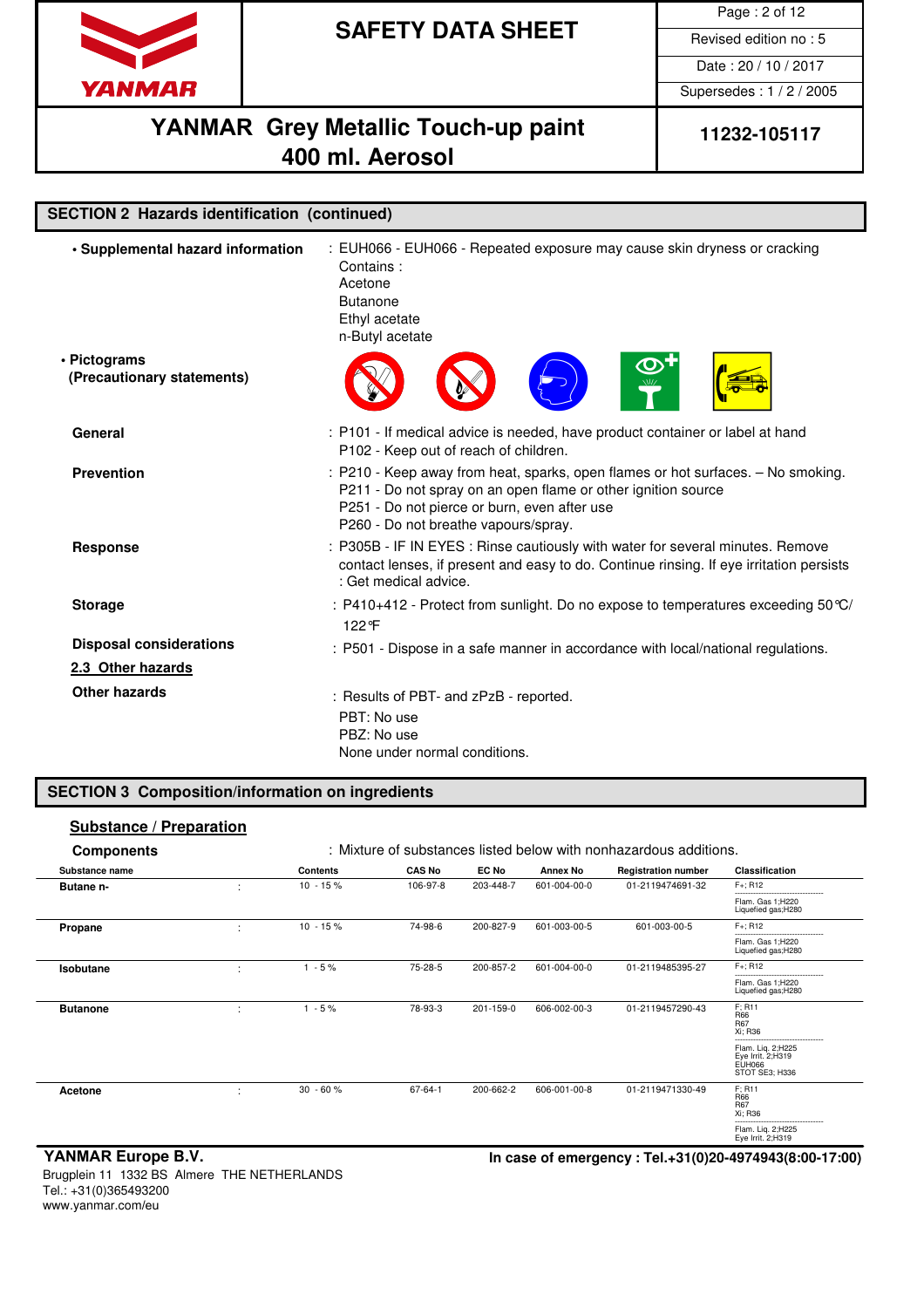

Page : 3 of 12

Date : 20 / 10 / 2017

Supersedes : 1 / 2 / 2005

## **YANMAR** Grey Metallic Touch-up paint 11232-105117 **400 ml. Aerosol**

|                                                                                |   |                                                                                                                                           |                                            |           |                                                                                                     |                                                                                                                                                          | <b>EUH066</b><br>STOT SE3; H336                                                                                                                                      |
|--------------------------------------------------------------------------------|---|-------------------------------------------------------------------------------------------------------------------------------------------|--------------------------------------------|-----------|-----------------------------------------------------------------------------------------------------|----------------------------------------------------------------------------------------------------------------------------------------------------------|----------------------------------------------------------------------------------------------------------------------------------------------------------------------|
| <b>Ethyl acetate</b>                                                           | ÷ | $1 - 5%$                                                                                                                                  | 141-78-6                                   | 205-500-4 | 607-022-00-5                                                                                        | 01-2119475103-46                                                                                                                                         | F; R11<br>R66<br>R67<br>Xi; R36                                                                                                                                      |
|                                                                                |   |                                                                                                                                           |                                            |           |                                                                                                     |                                                                                                                                                          | Flam. Liq. 2;H225<br>Eye Irrit. 2; H319<br>STOT SE3; H336<br><b>EUH066</b>                                                                                           |
| n-Butyl acetate                                                                | ÷ | $5 - 10%$                                                                                                                                 | 123-86-4                                   | 204-658-1 | 607-025-00-1                                                                                        | 01-2119485493-29                                                                                                                                         | R <sub>10</sub><br>R66<br>R67                                                                                                                                        |
|                                                                                |   |                                                                                                                                           |                                            |           |                                                                                                     |                                                                                                                                                          | Flam. Liq. 3; H226<br>STOT SE3; H336<br><b>EUH066</b>                                                                                                                |
| 2-butoxyethanol                                                                | ÷ | $1 - 5%$                                                                                                                                  | 111-76-2                                   | 203-905-0 | 603-014-00-0                                                                                        | 01-2119475108-36                                                                                                                                         | Xn; R20/21/22<br>Xi; R36/38<br>Acute Tox. 4 (Dermal);H312<br>Acute Tox. 4 (Inhalation); H332<br>Acute Tox. 4 (Oral); H302<br>Eye Irrit. 2;H319<br>Skin Irrit. 2;H315 |
| 1-Butanol                                                                      | ÷ | $1 - 5%$                                                                                                                                  | 71-36-3                                    | 200-751-6 | 603-004-00-6                                                                                        | 01-2119484630-38                                                                                                                                         | R <sub>10</sub><br>Xn; R22<br>R67<br>Xi; R37/38-41<br>Eye Dam. 1;H318<br>Flam. Liq. 3;H226                                                                           |
| Text of H / R-Phrases                                                          |   |                                                                                                                                           | : See Heading 16.                          |           |                                                                                                     |                                                                                                                                                          | Acute Tox. 4 (Oral); H302<br>Skin Irrit. 2;H315<br>STOT SE3;H335<br>STOT SE3: H336                                                                                   |
| <b>SECTION 4 First aid measures</b>                                            |   |                                                                                                                                           |                                            |           |                                                                                                     |                                                                                                                                                          |                                                                                                                                                                      |
| 4.1 Description of first aid measures                                          |   |                                                                                                                                           |                                            |           |                                                                                                     |                                                                                                                                                          |                                                                                                                                                                      |
| - General information                                                          |   |                                                                                                                                           |                                            |           | : Symptoms often do not appear for several hours.<br>Seek medical attention if ill effect develops. |                                                                                                                                                          |                                                                                                                                                                      |
| - Inhalation                                                                   |   | : Assure fresh air breathing.<br>If you feel unwell, seek medical advice (show the label where possible).<br>Keep victim warm and rested. |                                            |           |                                                                                                     |                                                                                                                                                          |                                                                                                                                                                      |
| - Skin contact                                                                 |   | : Generally the product does not irritate the skin.                                                                                       |                                            |           |                                                                                                     |                                                                                                                                                          |                                                                                                                                                                      |
| - Eye contact                                                                  |   |                                                                                                                                           |                                            |           |                                                                                                     | : In case of eye contact, immediately rinse with clean water for 10-15 minutes.<br>Obtain medical attention if pain, blinking, tears or redness persist. |                                                                                                                                                                      |
| - Ingestion                                                                    |   | : Obtain medical attention.<br>Give water to drink if victim completely conscious/alert.                                                  |                                            |           |                                                                                                     |                                                                                                                                                          |                                                                                                                                                                      |
| 4.2 Most important symptoms and effects, both acute and delayed                |   |                                                                                                                                           |                                            |           |                                                                                                     |                                                                                                                                                          |                                                                                                                                                                      |
| No data available.                                                             |   |                                                                                                                                           |                                            |           |                                                                                                     |                                                                                                                                                          |                                                                                                                                                                      |
| 4.3 Indication of any immediate medical attention and special treatment needed |   |                                                                                                                                           |                                            |           |                                                                                                     |                                                                                                                                                          |                                                                                                                                                                      |
| No data available.                                                             |   |                                                                                                                                           |                                            |           |                                                                                                     |                                                                                                                                                          |                                                                                                                                                                      |
| <b>SECTION 5 Firefighting measures</b>                                         |   |                                                                                                                                           |                                            |           |                                                                                                     |                                                                                                                                                          |                                                                                                                                                                      |
| 5.1 Extinguishing media                                                        |   |                                                                                                                                           |                                            |           |                                                                                                     |                                                                                                                                                          |                                                                                                                                                                      |
| - Suitable extinguishing media                                                 |   | : Powder.<br>Water fog.                                                                                                                   |                                            |           |                                                                                                     |                                                                                                                                                          |                                                                                                                                                                      |
|                                                                                |   |                                                                                                                                           | Carbon dioxide.<br>Alcohol resistant foam. |           |                                                                                                     |                                                                                                                                                          |                                                                                                                                                                      |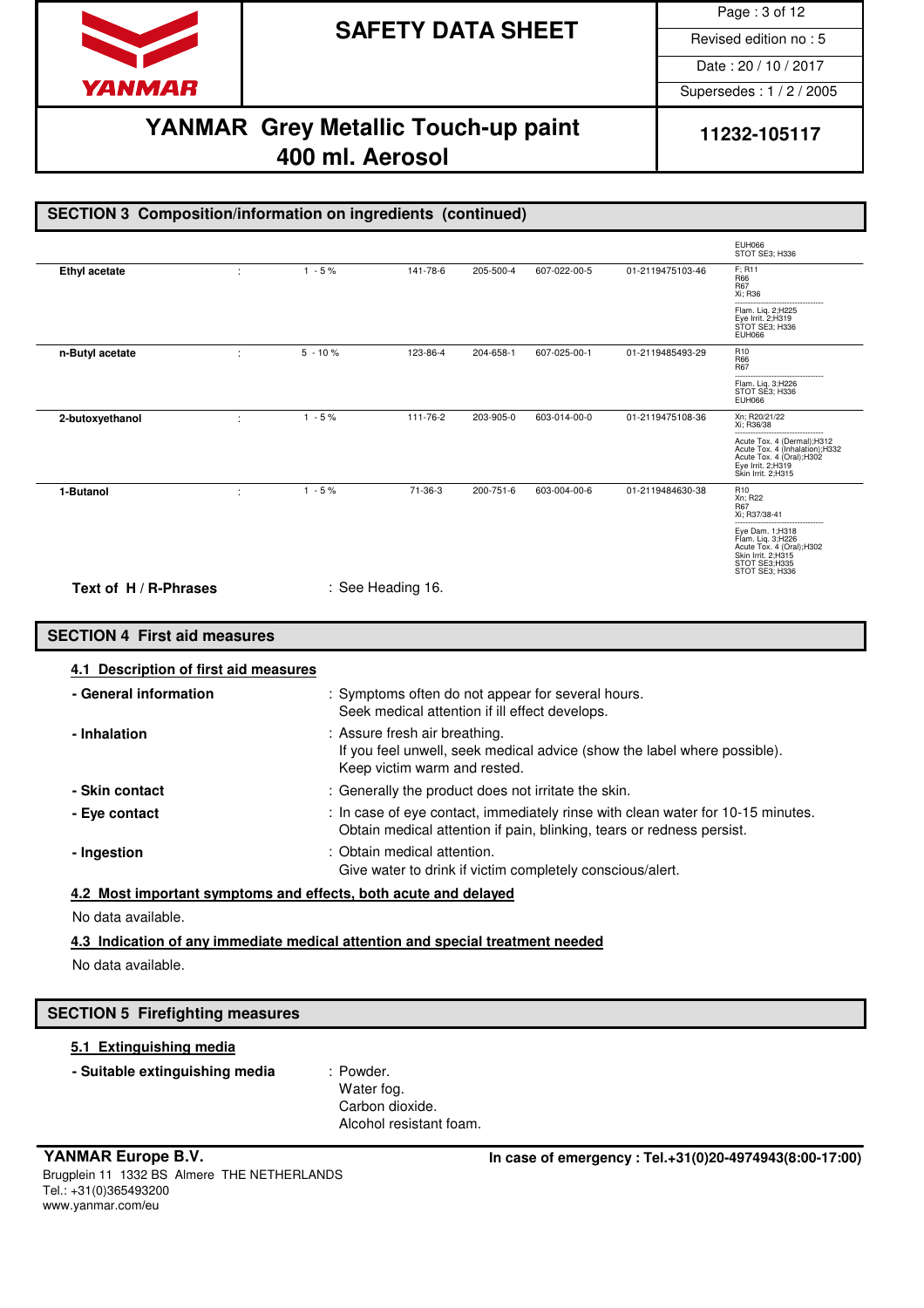

Page : 4 of 12

Date : 20 / 10 / 2017

Supersedes : 1 / 2 / 2005

# YANMAR Grey Metallic Touch-up paint | 11232-105117 **400 ml. Aerosol**

| <b>SECTION 5 Firefighting measures (continued)</b>                                                         |                                                                                                                                                                                                            |  |  |  |  |
|------------------------------------------------------------------------------------------------------------|------------------------------------------------------------------------------------------------------------------------------------------------------------------------------------------------------------|--|--|--|--|
| - Unsuitable extinguishing media                                                                           | : Do not use a heavy water stream.                                                                                                                                                                         |  |  |  |  |
| 5.2 Special hazards arising from the substance or mixture                                                  |                                                                                                                                                                                                            |  |  |  |  |
| <b>Specific hazards</b>                                                                                    | : When heated to decomposition, emits dangerous fumes.<br>Produces dense black smoke when burning, obscuring vision.                                                                                       |  |  |  |  |
| 5.3 Advice for firefighters                                                                                |                                                                                                                                                                                                            |  |  |  |  |
| <b>Flammable class</b>                                                                                     | : Extremely flammable.                                                                                                                                                                                     |  |  |  |  |
| fighters                                                                                                   | Special protective equipment for fire : Do not enter fire area without proper protective equipment, including respiratory<br>protection.                                                                   |  |  |  |  |
| <b>Special procedures</b>                                                                                  | : Prevent entry to sewers and public waters.<br>Use water spray or fog for cooling exposed containers.                                                                                                     |  |  |  |  |
| <b>SECTION 6 Accidental release measures</b>                                                               |                                                                                                                                                                                                            |  |  |  |  |
|                                                                                                            | 6.1 Personal precautions, protective equipment and emergency procedures                                                                                                                                    |  |  |  |  |
| <b>General precautions</b>                                                                                 | : Dispose in a safe manner in accordance with local/national regulations.                                                                                                                                  |  |  |  |  |
| <b>Personal precautions</b>                                                                                | : Eliminate ignition sources.<br>Respiratory protection equipment may be necessary.<br>Wear suitable protective clothing and gloves.<br>Keep public away from danger area.                                 |  |  |  |  |
| 6.2 Environmental precautions                                                                              |                                                                                                                                                                                                            |  |  |  |  |
| Prevent entry to sewers and public waters.<br>Notify authorities if liquid enters sewers or public waters. |                                                                                                                                                                                                            |  |  |  |  |
| 6.3 Methods and material for containment and cleaning up                                                   |                                                                                                                                                                                                            |  |  |  |  |
| Clean up methods                                                                                           | : Clean up any spills as soon as possible, using an absorbent material to collect it.<br>Isolate small containers presenting a leak. Use suitable disposal containers.                                     |  |  |  |  |
| <b>Special precautions</b>                                                                                 | : Ensure adequate air ventilation.                                                                                                                                                                         |  |  |  |  |
| 6.4 Reference to other sections                                                                            |                                                                                                                                                                                                            |  |  |  |  |
| See headings 7,8 and 13.                                                                                   |                                                                                                                                                                                                            |  |  |  |  |
| <b>SECTION 7 Handling and storage</b>                                                                      |                                                                                                                                                                                                            |  |  |  |  |
| 7.1 Precautions for safe handling                                                                          |                                                                                                                                                                                                            |  |  |  |  |
| <b>Handling</b>                                                                                            | : Both local exhaust and general room ventilation are usually required.<br>Proper grounding procedures to avoid static electricity should be followed.<br>Keep away from sources of ignition - No smoking. |  |  |  |  |
| Precautions in handling and storage                                                                        | : Pressurized container: protect from sunlight and do not expose to temperatures<br>exceeding 50 °C. Do not pierce or burn, even after use. Do not spray on naked<br>flame or any incandescaent material.  |  |  |  |  |
| 7.2 Conditions for safe storage, including any incompatibilities                                           |                                                                                                                                                                                                            |  |  |  |  |
| <b>Storage</b>                                                                                             | : Store in accordance with local, regional, national or international regulation.<br>Store in dry, cool, well-ventilated area.<br>Keep away from: strong acids, bases.                                     |  |  |  |  |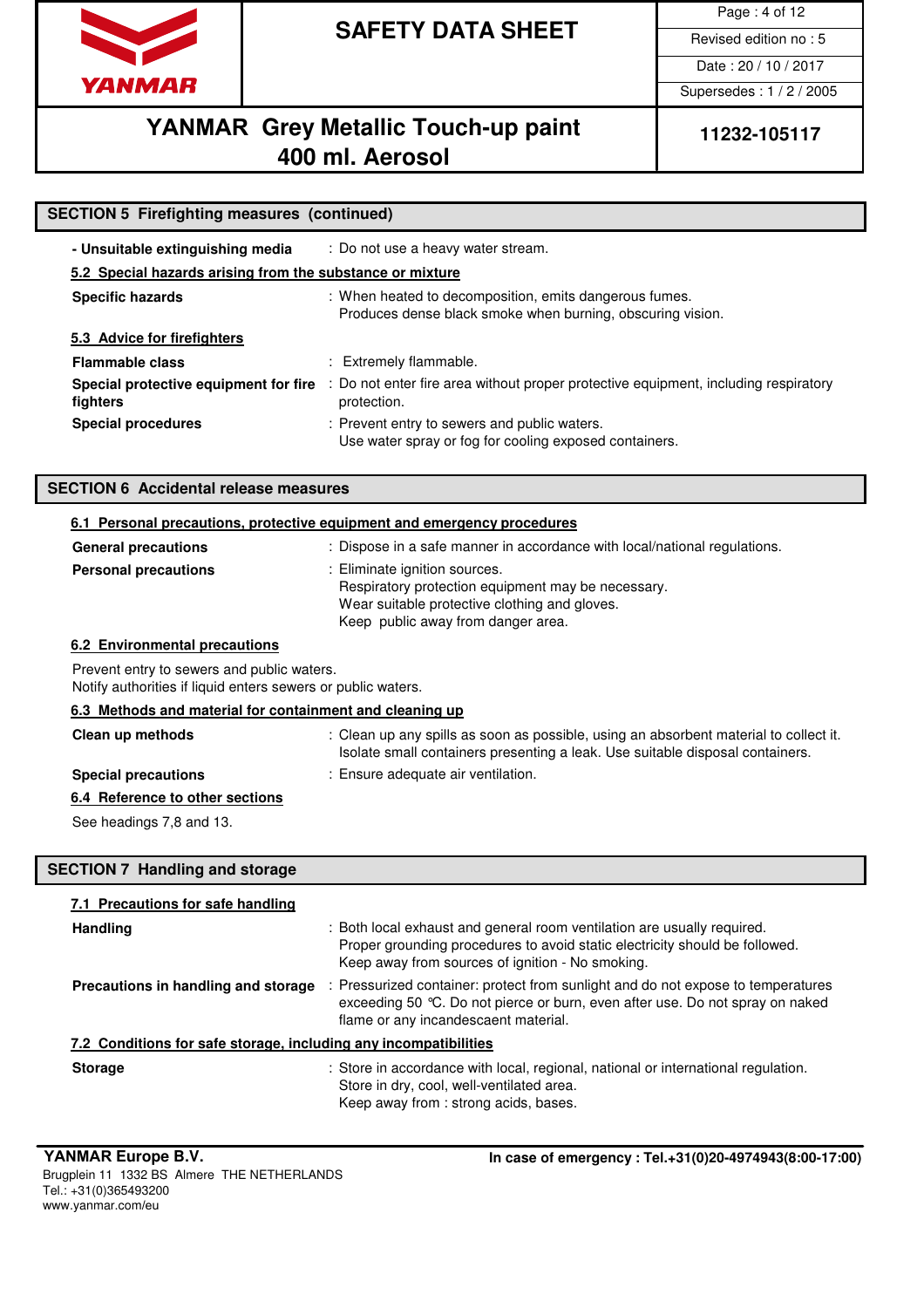

Page : 5 of 12

Date : 20 / 10 / 2017

Supersedes : 1 / 2 / 2005

## **YANMAR** Grey Metallic Touch-up paint | 11232-105117 **400 ml. Aerosol**

### **SECTION 7 Handling and storage (continued)**

### **7.3 Specific end use(s)**

No data available.

### **SECTION 8 Exposure controls/personal protection**

| 8.1 Control parameters              |                                                                                                                                                                                                                                                                                                                                                                                                                                                                                                                                                                                                                                                                                                                                                                                                                                                                                                                                                                                                                                                                                                                                                                                                                                                                                                                                               |
|-------------------------------------|-----------------------------------------------------------------------------------------------------------------------------------------------------------------------------------------------------------------------------------------------------------------------------------------------------------------------------------------------------------------------------------------------------------------------------------------------------------------------------------------------------------------------------------------------------------------------------------------------------------------------------------------------------------------------------------------------------------------------------------------------------------------------------------------------------------------------------------------------------------------------------------------------------------------------------------------------------------------------------------------------------------------------------------------------------------------------------------------------------------------------------------------------------------------------------------------------------------------------------------------------------------------------------------------------------------------------------------------------|
| <b>Personal protection</b>          | : Avoid contact with eyes.<br>Avoid contact with skin and eyes.<br>Do not breathe gas, fumes, vapour or spray.<br>Wash hands before breaks and at the end of work.<br>Keep away from food, drink and animal feeding stuffs.<br>Avoid all unnecessary exposure.<br>Remove immediately contaminated clothing.                                                                                                                                                                                                                                                                                                                                                                                                                                                                                                                                                                                                                                                                                                                                                                                                                                                                                                                                                                                                                                   |
| - Respiratory protection            | : None under normal conditions.<br>In case of insufficient ventilation, wear suitable respiratory equipment.                                                                                                                                                                                                                                                                                                                                                                                                                                                                                                                                                                                                                                                                                                                                                                                                                                                                                                                                                                                                                                                                                                                                                                                                                                  |
| - Skin protection                   | : None under normal conditions.                                                                                                                                                                                                                                                                                                                                                                                                                                                                                                                                                                                                                                                                                                                                                                                                                                                                                                                                                                                                                                                                                                                                                                                                                                                                                                               |
| - Eye protection                    | : Eye protection should only be necessary where liquid could be splashed or<br>sprayed.                                                                                                                                                                                                                                                                                                                                                                                                                                                                                                                                                                                                                                                                                                                                                                                                                                                                                                                                                                                                                                                                                                                                                                                                                                                       |
| - Hand protection                   | : None under normal conditions.                                                                                                                                                                                                                                                                                                                                                                                                                                                                                                                                                                                                                                                                                                                                                                                                                                                                                                                                                                                                                                                                                                                                                                                                                                                                                                               |
| <b>Industrial hygiene</b>           | : Keep away from food, drink and animal feeding stuffs.                                                                                                                                                                                                                                                                                                                                                                                                                                                                                                                                                                                                                                                                                                                                                                                                                                                                                                                                                                                                                                                                                                                                                                                                                                                                                       |
| 8.2 Exposure controls               |                                                                                                                                                                                                                                                                                                                                                                                                                                                                                                                                                                                                                                                                                                                                                                                                                                                                                                                                                                                                                                                                                                                                                                                                                                                                                                                                               |
| <b>Occupational Exposure Limits</b> | : Acetone : TGG 8 uur (nl) (mg/m <sup>3</sup> ) : 250<br>Acetone: MAK - Germany [ppm]: 1200<br>Acetone: MAK - Germany [mg/m <sup>3</sup> ]: 500<br>Acetone: VME - France [ppm]: 750<br>Acetone: VME - France [mg/m <sup>3</sup> ]: 1800<br>Acetone: STEL - UK [mg/m <sup>3</sup> ]: 1500<br>Acetone: LTEL - UK [ppm]: 3620<br>Acetone: ILV (EU) - 8 H - [mg/m <sup>3</sup> ] : 1210<br>Acetone: ILV (EU) - 8 H - [ppm]: 500<br>Acetone: TLV©-TWA [ppm]: 500<br>Acetone: TLV© -STEL [ppm]: 750<br>Acetone: LTEL - UK [mg/m <sup>3</sup> ]: 1210<br>Acetone: LTEL - UK [ppm]: 500<br>Acetone: MAK (AU) Tagesmittelwert (ml/m <sup>3</sup> ): 500<br>Acetone: MAK (AU) Tagesmittelwert (mg/m <sup>3</sup> ): 1200<br>Acetone: MAK (AU) Kurzzeitwerte (mg/m <sup>3</sup> ) : 4800<br>Acetone: MAK (AU) Kurzzeitwerte (ml/m <sup>3</sup> ) : 2000<br>Acetone : TGG 8 uur (nl) (mg/m <sup>3</sup> ) : 1210<br>Acetone: TGG 15 min (nl) (mg/m <sup>3</sup> ): 2420<br>Propane: TLV© -TWA [ppm]: 2500<br>Propane: MAK - Germany [mg/m <sup>3</sup> ]: 1000<br>Propane: MAK - Germany [ppm]: 1800<br>Propane: TGG 8 uur (nl) (mg/m <sup>3</sup> ): 1000<br>Butane n-: TGG 8 uur (nl) (mg/m <sup>3</sup> ) : 500<br>Butane n-: MAK - Germany [ppm]: 1000<br>Butane n-: MAK - Germany [mg/m <sup>3</sup> ] : 2400<br>Butane n-: VME - France [ppm] : 800 |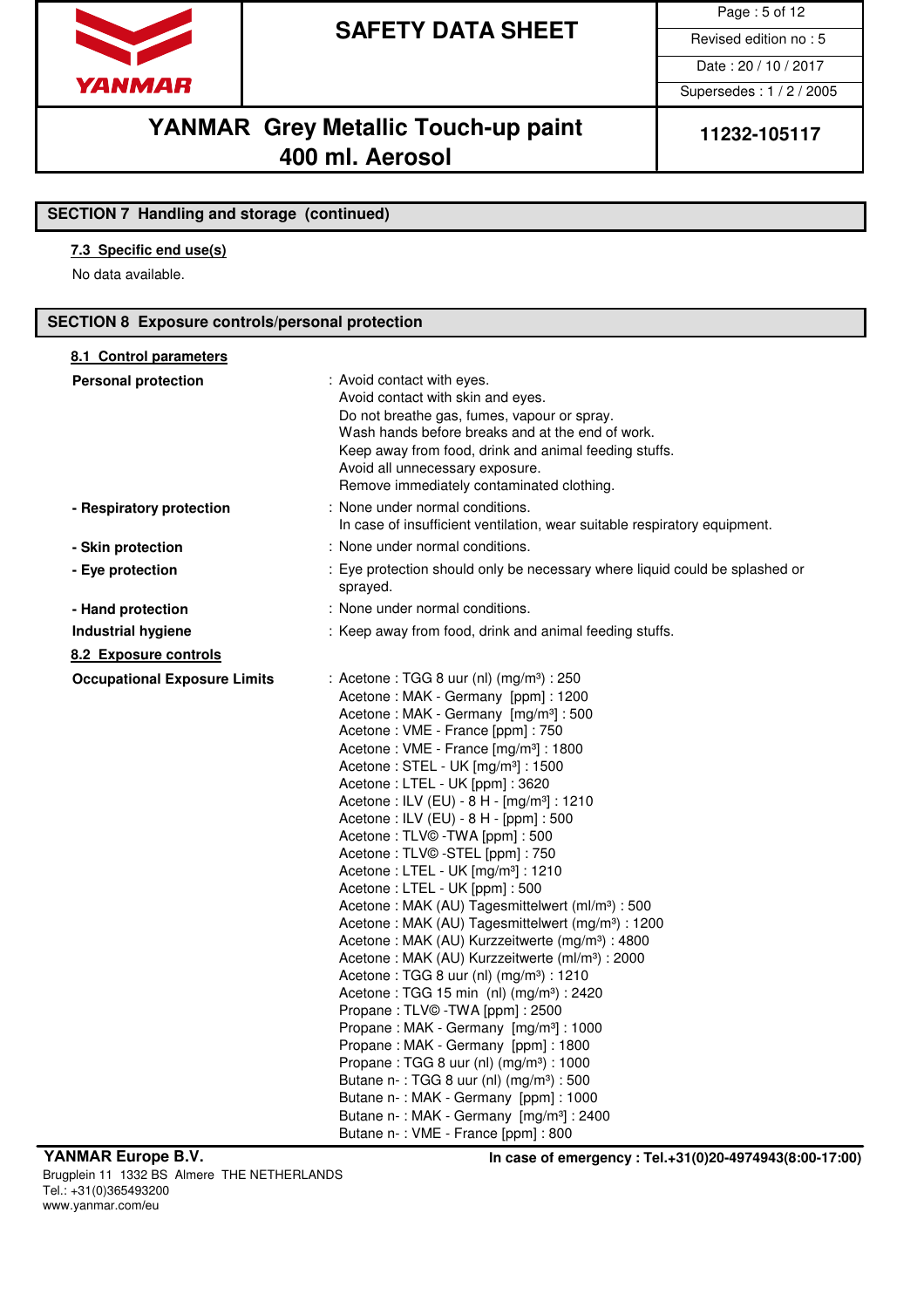

Page : 6 of 12

Date : 20 / 10 / 2017

Supersedes : 1 / 2 / 2005

# **YANMAR** Grey Metallic Touch-up paint | 11232-105117 **400 ml. Aerosol**

### **SECTION 8 Exposure controls/personal protection (continued)**

Butane n-: VME - France [mg/m<sup>3</sup>] : 1900 Butane n- : STEL - UK [mg/m³] : 750 Butane n- : LTEL - UK [ppm] : 1810 Butane n- : LTEL - UK [ppm] : 600 Butane n- : LTEL - UK [mg/m³] : 1450 Butane n- : TLV© -TWA [ppm] : 800 n-Butyl acetate : TGG 8 uur (nl) (mg/m<sup>3</sup>) : 150 n-Butyl acetate : MAK - Germany [ppm] : 100 n-Butyl acetate : MAK - Germany [mg/m<sup>3</sup>] : 480 n-Butyl acetate : VME - France [ppm] : 150 n-Butyl acetate : VME - France [mg/m<sup>3</sup>] : 710 n-Butyl acetate : VLE - France [ppm] : 200 n-Butyl acetate : VLE - France [mg/m<sup>3</sup>] : 940 n-Butyl acetate : STEL - UK [mg/m<sup>3</sup>] : 200 n-Butyl acetate : LTEL - UK [ppm] : 966 n-Butyl acetate : LTEL - UK [ppm] : 150 n-Butyl acetate : LTEL - UK [mg/m<sup>3</sup>] : 724 n-Butyl acetate : TLV© -STEL [ppm] : 200 n-Butyl acetate : TLV© -TWA [ppm] : 150 Butanone : TGG 8 uur (nl)  $(mg/m<sup>3</sup>)$  : 50 Butanone : MAK - Germany [ppm] : 200 Butanone : MAK - Germany [mg/m<sup>3</sup>] : 600 Butanone : VME - France [ppm] : 200 Butanone : VME - France [mg/m<sup>3</sup>] : 600 Butanone : STEL - UK [mg/m<sup>3</sup>] : 300 Butanone : LTEL - UK [ppm] : 899 Butanone : LTEL - UK [ppm] : 200 Butanone : LTEL - UK [mg/m³] : 600 Butanone : TLV© -STEL [ppm] : 300 Butanone : TLV© -TWA [ppm] : 200 Butanone : ILV (EU) - 15 min - [ppm] : 300 Butanone : ILV (EU) - 15 min - [mg/m³] : 900 Butanone : ILV (EU) - 8 H - [ppm] : 200 Butanone : ILV (EU) - 8 H - [mg/m³] : 600 Butanone : TGG 8 uur (nl)  $(mg/m<sup>3</sup>)$  : 590 Butanone: TGG 15 min (nl)  $(mg/m<sup>3</sup>)$ : 900 (H) Ethyl acetate : KTV - [mg/m<sup>3</sup>] : 300 Ethyl acetate : KTV - [ppm] : 300 Ethyl acetate : NGV - [mg/m<sup>3</sup>] : 500 Ethyl acetate : NGV - [ppm] : 150 Ethyl acetate : HTP-värden - 15min - [mg/m<sup>3</sup>] : 1800 Ethyl acetate : HTP-värden - 15min - [ppm] : 500 Ethyl acetate : HTP-värden -  $8$  H -  $[mg/m<sup>3</sup>]$  : 1100 Ethyl acetate : HTP-värden - 8 H - [ppm] : 300 Ethyl acetate : TGG 8 uur (nl)  $(mg/m<sup>3</sup>)$  : 150 Ethyl acetate : TLV© -TWA [ppm] : 400 Ethyl acetate : VLA-ED - Spain [ppm] : 400 Ethyl acetate : VLA-ED [mg/m<sup>3</sup>] : 1460 Ethyl acetate : LTEL - UK [ppm] : 200 Ethyl acetate : STEL - UK [mg/m<sup>3</sup>] : 400 Ethyl acetate : VME - France [mg/m<sup>3</sup>] : 1400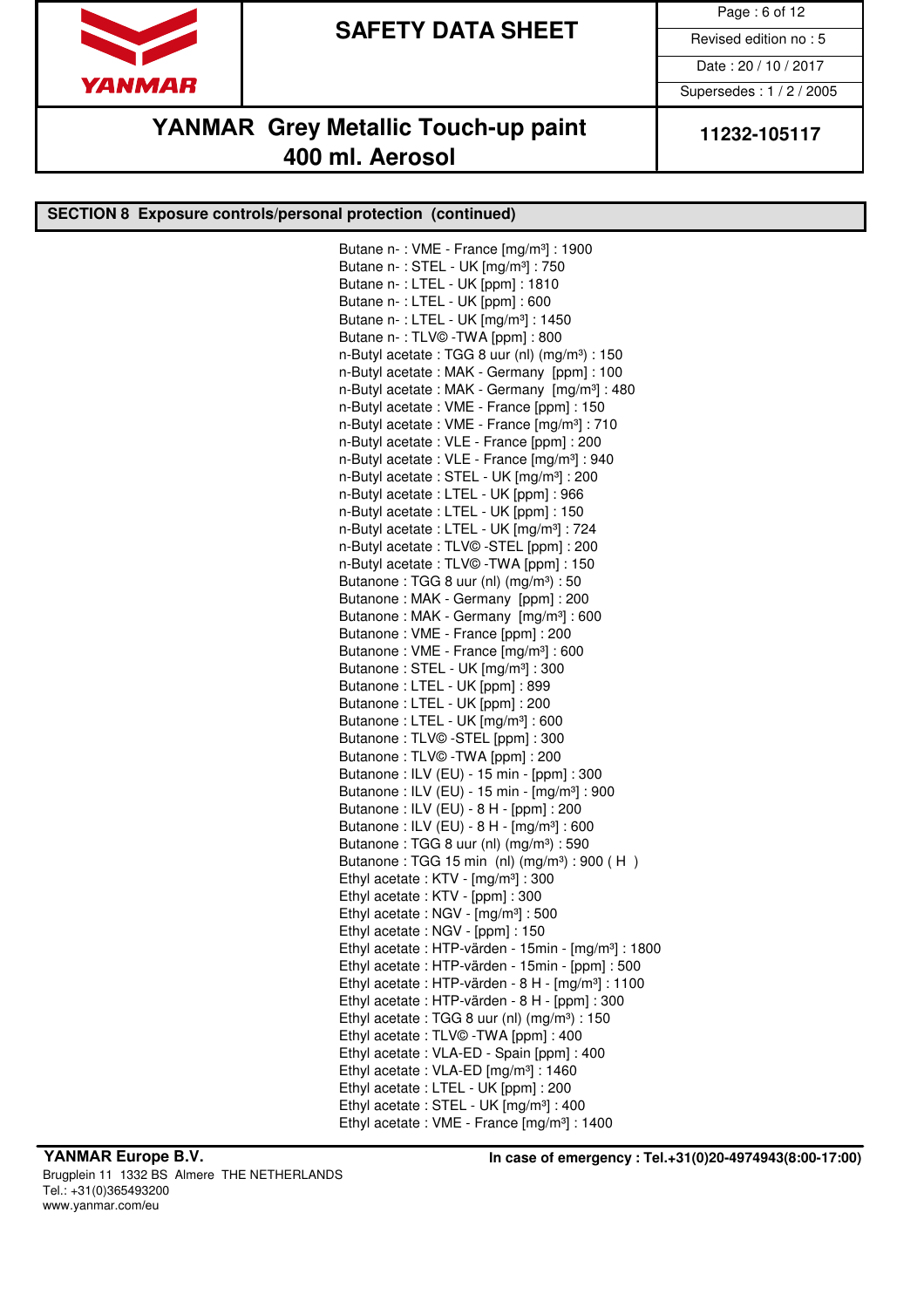

Page : 7 of 12

Date : 20 / 10 / 2017

Supersedes : 1 / 2 / 2005

### **YANMAR** Grey Metallic Touch-up paint 11232-105117 **400 ml. Aerosol**

### **SECTION 8 Exposure controls/personal protection (continued)**

Ethyl acetate : VME - France [ppm] : 400 Ethyl acetate : MAK - Germany [mg/m³] : 1500 Ethyl acetate : MAK - Germany [ppm] : 400 Ethyl acetate : MAK (AU) Tagesmittelwert (ml/m<sup>3</sup>) : 300 Ethyl acetate : MAK (AU) Kurzzeitwerte (mg/m<sup>3</sup>) : 2100 Ethyl acetate : MAK (AU) Tagesmittelwert (mg/m<sup>3</sup>) : 1050 Ethyl acetate : MAK (AU) Kurzzeitwerte (ml/m<sup>3</sup>) : 600 Isobutane : TLV© -TWA [ppm] : 800 Isobutane : MAK - Germany [mg/m³] : 2400 Isobutane : MAK - Germany [ppm] : 1000 Isobutane : MAK (AU) Tagesmittelwert (ml/m³) : 800 Isobutane : MAK (AU) Kurzzeitwerte (mg/m<sup>3</sup>) : 3800 Isobutane : MAK (AU) Tagesmittelwert (mg/m³) : 1900 Isobutane : MAK (AU) Kurzzeitwerte (ml/m³) : 1600 2-butoxyethanol : MAC [mg/m<sup>3</sup>] : TGG - 15 Min 246 mg/m3 2-butoxyethanol : MAC [mg/m<sup>3</sup>] : TGG - 8 Uuur 100 mg/m3 1-Butanol : TGV - [mg/m³] : 90 1-Butanol : TGV - [ppm] : 30 1-Butanol : NGV - [mg/m<sup>3</sup>] : 45 1-Butanol : NGV - [ppm] : 15 1-Butanol: HTP-värden - 15min -  $[mg/m^3]$ : 230 1-Butanol : HTP-värden - 15min - [ppm] : 75 1-Butanol : HTP-värden - 8 H - [mg/m³] : 150 1-Butanol : HTP-värden - 8 H - [ppm] : 50 1-Butanol : TGG 8 uur (nl)  $(mg/m<sup>3</sup>)$  : 50 1-Butanol : TLV© -TWA [ppm] : 20 1-Butanol : VLA-EC [ppm] : 50 1-Butanol : VLA-EC [mg/m<sup>3</sup>] : 154 1-Butanol : LTEL - UK [ppm] : 154 1-Butanol: STEL - UK [mg/m<sup>3</sup>]: 50 1-Butanol : VLE - France [mg/m<sup>3</sup>] : 150 1-Butanol : VLE - France [ppm] : 50 1-Butanol : MAK - Germany [mg/m<sup>3</sup>] : 310 1-Butanol : MAK - Germany [ppm] : 100 1-Butanol: MAK (AU) Tagesmittelwert (ml/m<sup>3</sup>): 50 1-Butanol : MAK (AU) Kurzzeitwerte (mg/m<sup>3</sup>) : 600 1-Butanol : MAK (AU) Tagesmittelwert (mg/m<sup>3</sup>) : 150 1-Butanol: MAK (AU) Kurzzeitwerte (ml/m<sup>3</sup>): 200

#### **SECTION 9 Physical and chemical properties**

#### **9.1 Information on basic physical and chemical properties**

#### **Appearance**

- Appearance : Aerosol.
- 
- 
- 
- **Colour** : According to product specification.
- **Odour** : Characteristic.

**Odour threshold**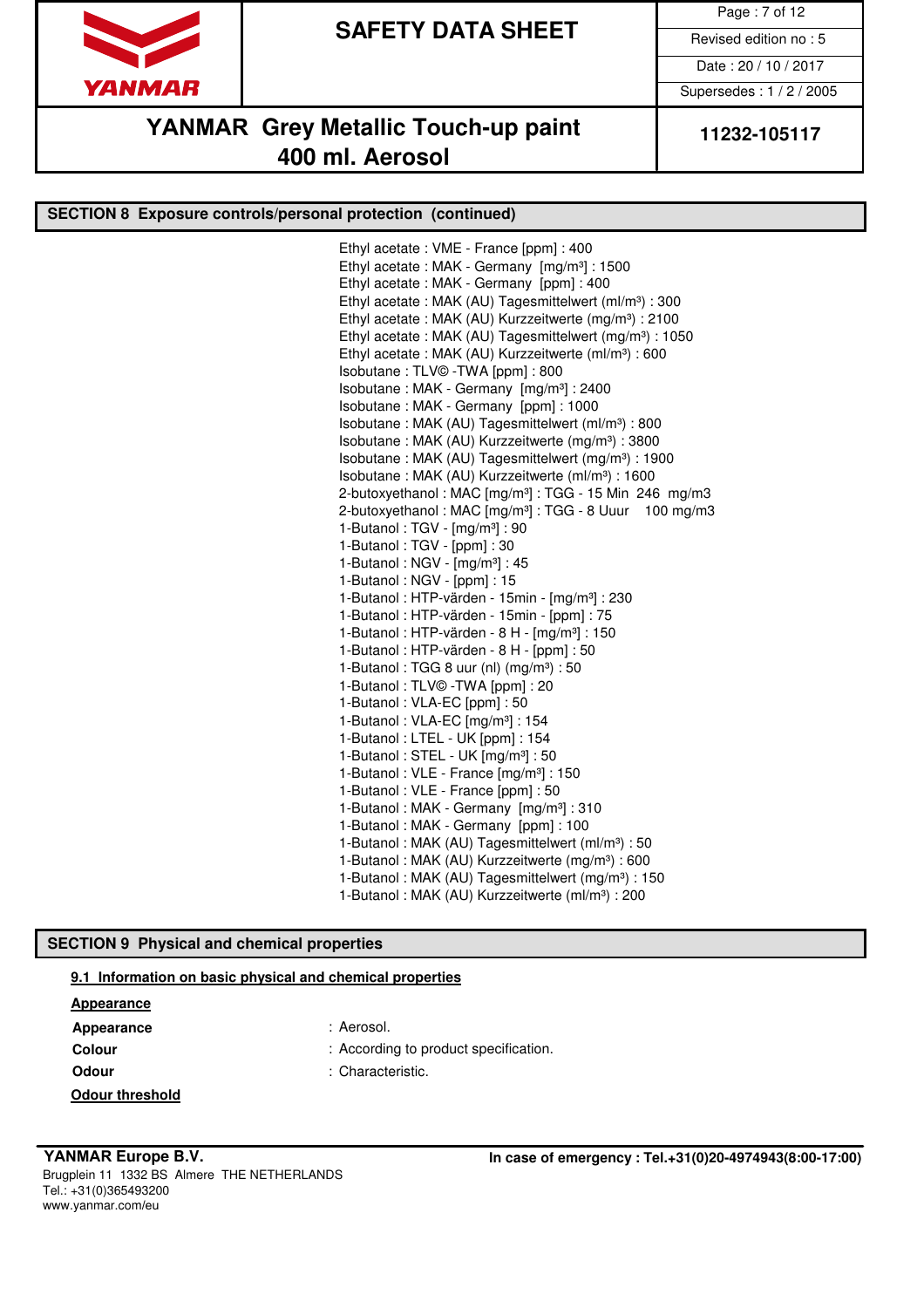

Page : 8 of 12

Date : 20 / 10 / 2017

Supersedes : 1 / 2 / 2005

# **YANMAR** Grey Metallic Touch-up paint 11232-105117 **400 ml. Aerosol**

**SECTION 9 Physical and chemical properties (continued)**

| Not established.                                           |                                                                                                                |
|------------------------------------------------------------|----------------------------------------------------------------------------------------------------------------|
| pH value                                                   | : Not applicable.                                                                                              |
| <b>Melting point / Freezing point</b>                      |                                                                                                                |
| Melting point $[°C]$                                       | : Not established.                                                                                             |
| Initial boiling point - boiling range                      |                                                                                                                |
| Initial boiling point [°C]                                 | : Not established.                                                                                             |
| Flash point [°C]                                           | : <0°C.(32°F) Not applicable as aerosol                                                                        |
|                                                            | : Not established.                                                                                             |
| Decomposition point [°C]                                   |                                                                                                                |
| <b>Auto-ignition temperature</b>                           |                                                                                                                |
| Thermal decomposition [°C]                                 | : Not established.                                                                                             |
| <b>Evaporation rate</b>                                    |                                                                                                                |
| Evaporation rate (ether=1)                                 | : Not applicable.                                                                                              |
| Flammability                                               |                                                                                                                |
| Flammability range [vol% in air]                           | : Not established.                                                                                             |
| <b>Explosion limits (lower - upper)</b>                    |                                                                                                                |
| <b>Explosion limits</b>                                    | : Not established.                                                                                             |
| Vapour pressure [hPa]                                      | : 4200 hPa (2625 hg)                                                                                           |
| <b>Vapour density</b>                                      | : Not established.                                                                                             |
| Relative density, gas (air=1)                              | : Not established.                                                                                             |
| Relative density, liquid (water=1)                         | : $0,746$ gr/ cm3                                                                                              |
| Solubility in water                                        | : Not miscible or difficult to mix                                                                             |
| Partition coefficient : n-octanol / water                  |                                                                                                                |
| Partition coefficient: n-octanol / water: Not established. |                                                                                                                |
| <b>Thermal decomposition</b>                               |                                                                                                                |
| <b>Viscosity</b>                                           | : Not established.                                                                                             |
| <b>Explosive Properties</b>                                |                                                                                                                |
| <b>Explosive Properties</b>                                | : Product is not explosive, However, formation of explosive air/vapour mixtures are<br>possible.               |
| <b>Oxidising properties</b>                                |                                                                                                                |
| <b>Oxidising properties</b>                                | : Not established.                                                                                             |
| 9.2 Other information                                      |                                                                                                                |
| Other data                                                 | : Organic solvent : 86,8 %<br>EU-VOC:<br>$648$ g/l<br>EU-VOC in % : 86,84 %<br>No further relevant information |
| Dry extract [%]                                            | : $13,16$ %                                                                                                    |
|                                                            |                                                                                                                |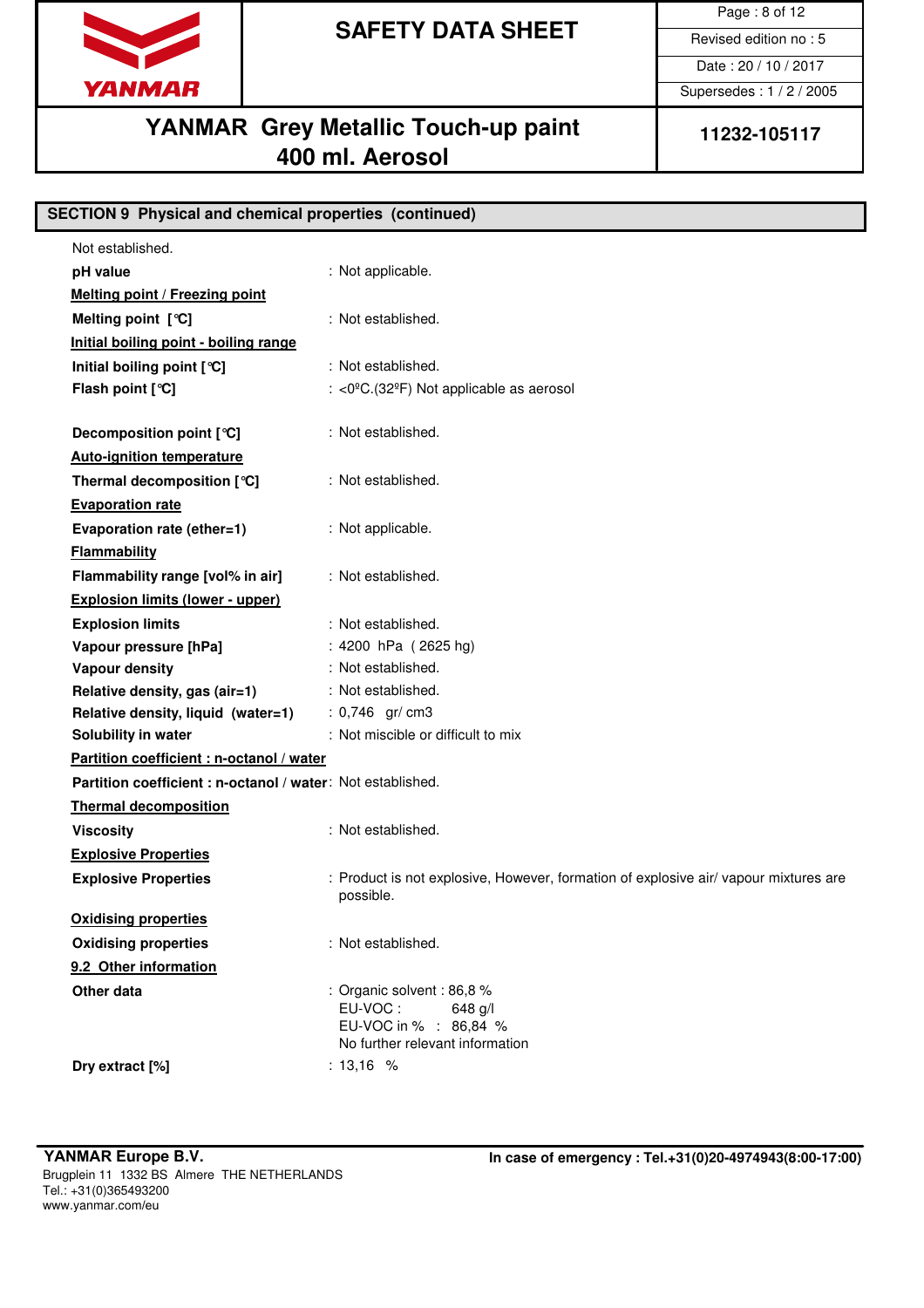

Page : 9 of 12

Date : 20 / 10 / 2017

Supersedes : 1 / 2 / 2005

# YANMAR Grey Metallic Touch-up paint | 11232-105117 **400 ml. Aerosol**

| <b>SECTION 10 Stability and reactivity</b>                       |                                   |  |
|------------------------------------------------------------------|-----------------------------------|--|
| 10.1 Reactivity                                                  |                                   |  |
| 10.2 Chemical stability                                          |                                   |  |
| <b>Thermal stability</b>                                         | : Stable under normal conditions. |  |
| 10.3 Possibility of hazardous reactions                          |                                   |  |
| <b>Hazardous reactions</b>                                       | : None under normal conditions.   |  |
| 10.4 Conditions to avoid                                         |                                   |  |
| <b>Conditions to avoid</b>                                       | : No data available.              |  |
| 10.5 ncompatible materials                                       |                                   |  |
| No data available.                                               |                                   |  |
| 10.6 Hazardous decomposition products                            |                                   |  |
| Hazardous decomposition products : None under normal conditions. |                                   |  |

### **SECTION 11 Toxicological information**

| Evaluation of the security for the<br>human health |                                                                                                                                                                                                                                                                                                                                                                                                                                                                                                                                                                                                                                                                                                                                                              |
|----------------------------------------------------|--------------------------------------------------------------------------------------------------------------------------------------------------------------------------------------------------------------------------------------------------------------------------------------------------------------------------------------------------------------------------------------------------------------------------------------------------------------------------------------------------------------------------------------------------------------------------------------------------------------------------------------------------------------------------------------------------------------------------------------------------------------|
| <b>Acute toxicity</b>                              | : 111-76-2 2-Butoxyethanol<br>Oral<br>LD50 >200-<2000 mg/kg(rat)<br>LC50/4h 2.21-2.39 mg/l(rat)<br>123-86-4 N-Butylacetate<br>LD50 10770 mg/kg(rat)<br>Oral<br>Dermal LD50 >17600 mg/kg(rabbit)<br>LC50 /4h $>21.0$ mg/m3(rat)<br>71-36-3<br>1 - Butanol<br>LD50 4400 mg/kg(rat)<br>Oral<br>LD50 4200 mg/kg(rabbit)<br>Dermal<br>LC50 /4h 25 mg/m3(rat)<br>141-78-6 Ethyl acetate<br>Oral LD50 5620mg/kg(rat)<br>Dermal LD50 >18000 mg/kg(rabbit)<br>LC50/4h 1600 mg/m3(rat)<br>78-93-3 Butanone<br>2737 mg/kg(rat)<br>Oral<br>LD50<br>Dermal LD50<br>6480 mg/kg(rabbit)<br>LC50/4h 34 mg/m3(rat)<br>67-64-1 Acetone<br>LD50 5800 mg/kg(rat)<br>Oral<br>Dermal LD50 20000 mg/kg(rabbit)<br>LC50/4h 39 m3 (rat)<br>106-97-8 Butane<br>LC50/4h 658 mg/m3 (rat) |
| - Dermal                                           | : None under normal conditions.                                                                                                                                                                                                                                                                                                                                                                                                                                                                                                                                                                                                                                                                                                                              |
|                                                    |                                                                                                                                                                                                                                                                                                                                                                                                                                                                                                                                                                                                                                                                                                                                                              |
| - Ocular                                           | : Irritating to eyes.                                                                                                                                                                                                                                                                                                                                                                                                                                                                                                                                                                                                                                                                                                                                        |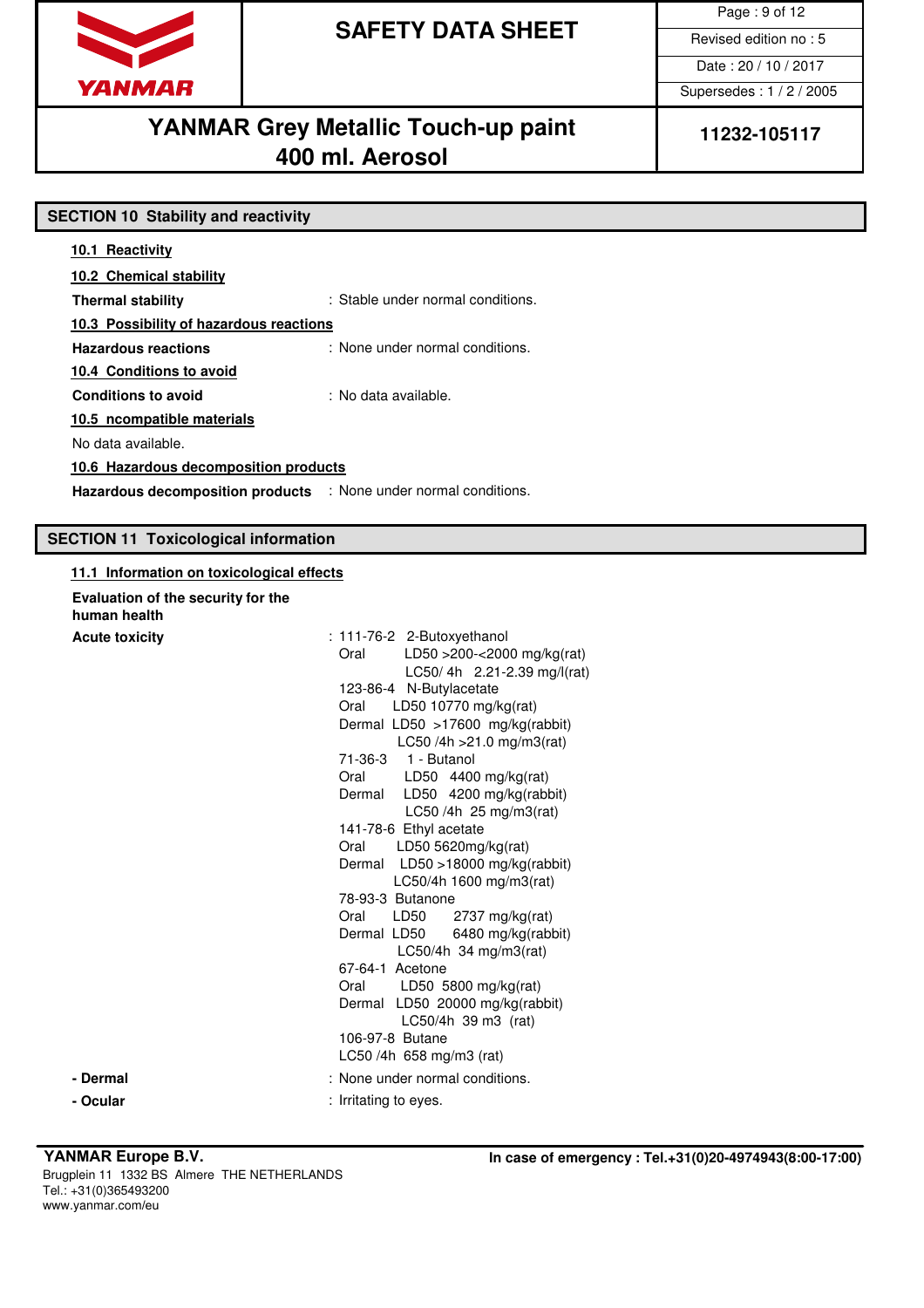

Page : 10 of 12

Date : 20 / 10 / 2017

Supersedes : 1 / 2 / 2005

## **YANMAR** Grey Metallic Touch-up paint 11232-105117 **400 ml. Aerosol**

| <b>SECTION 11 Toxicological information (continued)</b> |                                                                                                                                                                                                                                                         |  |
|---------------------------------------------------------|---------------------------------------------------------------------------------------------------------------------------------------------------------------------------------------------------------------------------------------------------------|--|
| <b>Sensitization</b><br>Other                           | : This product has been reported not to cause skin sensitization.<br>: The product shows the following dangers according to the calculation method of<br>the General EU Classification Guidelines for Preparations as the latest version :<br>Irritant. |  |

### **SECTION 12 Ecological information**

#### **12.1 Toxicity**

| <b>Toxicity information</b>             | : 123-86-4 n-Butyl acetate                                                                                                                                                                                                                       |
|-----------------------------------------|--------------------------------------------------------------------------------------------------------------------------------------------------------------------------------------------------------------------------------------------------|
|                                         | EC50 /96h 320 mg/l (algae)                                                                                                                                                                                                                       |
|                                         | LC50 /24h<br>205 mg/l(daphnia magna)                                                                                                                                                                                                             |
|                                         | 111-76-2<br>2-Butoxyethanol                                                                                                                                                                                                                      |
|                                         | LC50/96h 820-1490 mg/l(fish)                                                                                                                                                                                                                     |
|                                         | EC50/48h 835-1550 mg/l(daphnia)<br>IC50/72h<br>1840 mg/l(algae)                                                                                                                                                                                  |
|                                         | 71-36-3<br>1 - Butanol                                                                                                                                                                                                                           |
|                                         | EC50 /48h 1983 mg/l(daphnia magna)                                                                                                                                                                                                               |
|                                         | EC50 /73h 8500 mg/l (alqae)                                                                                                                                                                                                                      |
|                                         | 78-93-3 Butanone                                                                                                                                                                                                                                 |
|                                         | LC50/96h >2500 mg/l(fish)                                                                                                                                                                                                                        |
|                                         | EC50/48h >5000 mg/l (daphnia magna)                                                                                                                                                                                                              |
|                                         | 67-6-1 Acetone<br>EC50 /48h                                                                                                                                                                                                                      |
|                                         | 39mg/l(daphinia magna)<br>LC50/48h 2262 mg/l(daphiniamagna)                                                                                                                                                                                      |
|                                         | LC50 /96h(static) 5540 mg/l(fish)                                                                                                                                                                                                                |
|                                         | 141-78-6 Ethyl acetate                                                                                                                                                                                                                           |
|                                         | EC50 /24h 2500 mg/l(daphnia magna)                                                                                                                                                                                                               |
| 12.2 Persistence and degradability      |                                                                                                                                                                                                                                                  |
| No data available.                      |                                                                                                                                                                                                                                                  |
| 12.3 Bioaccumulative potential          |                                                                                                                                                                                                                                                  |
| No data available.                      |                                                                                                                                                                                                                                                  |
| 12.4 Mobility in soil                   |                                                                                                                                                                                                                                                  |
| No data available.                      |                                                                                                                                                                                                                                                  |
| 12.5 Results of PBT and vPvB assessment |                                                                                                                                                                                                                                                  |
| No data available.                      |                                                                                                                                                                                                                                                  |
| 12.6 Other adverse effects              |                                                                                                                                                                                                                                                  |
| <b>Ecological effects information</b>   | : No data available.                                                                                                                                                                                                                             |
| <b>Environmental precautions</b>        | : Prevent entry to sewers and public waters.                                                                                                                                                                                                     |
| <b>WGK class (Germany)</b>              | : Water hazerd class 1 (German Regulation): Slightly hazardous for water.<br>Do not allow undiluted product or large quantities of it to reach ground water,<br>water organisms.water course or sewage system.<br>Harmfull to aquatic organisms. |
| Water hazard class (nl)                 | Classification (Netherlands) 11<br>Little harmfull to aquatic organisms.                                                                                                                                                                         |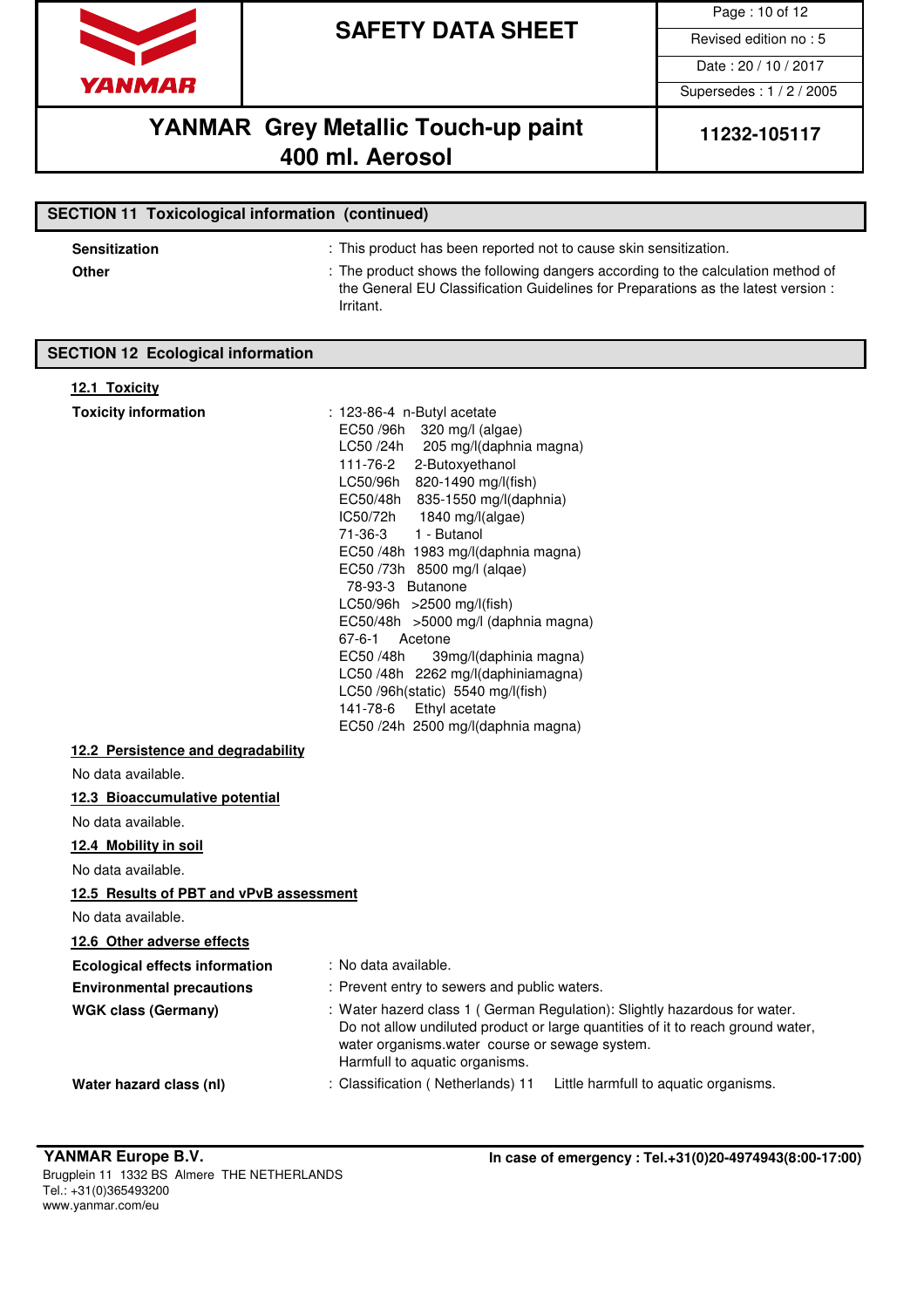

Page : 11 of 12

Date : 20 / 10 / 2017

Supersedes : 1 / 2 / 2005

# **YANMAR** Grey Metallic Touch-up 11232-105117 **paint 400 ml. Aerosol**

| <b>SECTION 13 Disposal considerations</b> |                                                                                                                                                                               |  |  |  |
|-------------------------------------------|-------------------------------------------------------------------------------------------------------------------------------------------------------------------------------|--|--|--|
| 13.1 Waste treatment methods              |                                                                                                                                                                               |  |  |  |
| General                                   | : Dispose of this material and its container to hazardous or special waste collection<br>point, in accordance with local, regional, national and/or international regulation. |  |  |  |
| <b>Disposal method</b>                    |                                                                                                                                                                               |  |  |  |
| Industrial waste number                   | : 08 01 11 - Waste paint and varnisch containing organic solvents or other<br>dangerous substances.<br>15 01 04 - Metallic packaging                                          |  |  |  |
| <b>Special precautions</b>                | : Do not flush down sewers.<br>Container under pressure. Do not drill or burn even after use.<br>Dispose in a safe manner in accordance with local/national regulations.      |  |  |  |
| <b>SECTION 14 Transport information</b>   |                                                                                                                                                                               |  |  |  |
| 14.1 UN number                            |                                                                                                                                                                               |  |  |  |
| UN No. ADR, IMDG, IATA                    | : 1950                                                                                                                                                                        |  |  |  |
| 14.2 UN proper shipping name              |                                                                                                                                                                               |  |  |  |
|                                           | $:$ ADR<br>1950 AEROSOLS<br><b>IMDG</b><br><b>AEROSOLS</b><br>AEROSOLS, flammable<br><b>IATA</b>                                                                              |  |  |  |
| 14.3 Transport hazard class(es)           |                                                                                                                                                                               |  |  |  |
| • Labelling ADR, IMDG, IATA               |                                                                                                                                                                               |  |  |  |
| Land transport :                          |                                                                                                                                                                               |  |  |  |
| - ADR Class<br>- ADR Label                | $: 2$ 5F Gases<br>2.1                                                                                                                                                         |  |  |  |
|                                           |                                                                                                                                                                               |  |  |  |
| Sea transport :                           |                                                                                                                                                                               |  |  |  |
| - Class<br>- Label                        | : 2.1<br>2.1                                                                                                                                                                  |  |  |  |
| - EMS-Nr                                  | $: F-D$ , S-U                                                                                                                                                                 |  |  |  |
| Air transport :                           |                                                                                                                                                                               |  |  |  |
| - IATA - Class or division                | : 2.1                                                                                                                                                                         |  |  |  |
| - IATA-Label                              | : 2.1                                                                                                                                                                         |  |  |  |
| 14.4 Packing group ADR, IMDG, IATA        |                                                                                                                                                                               |  |  |  |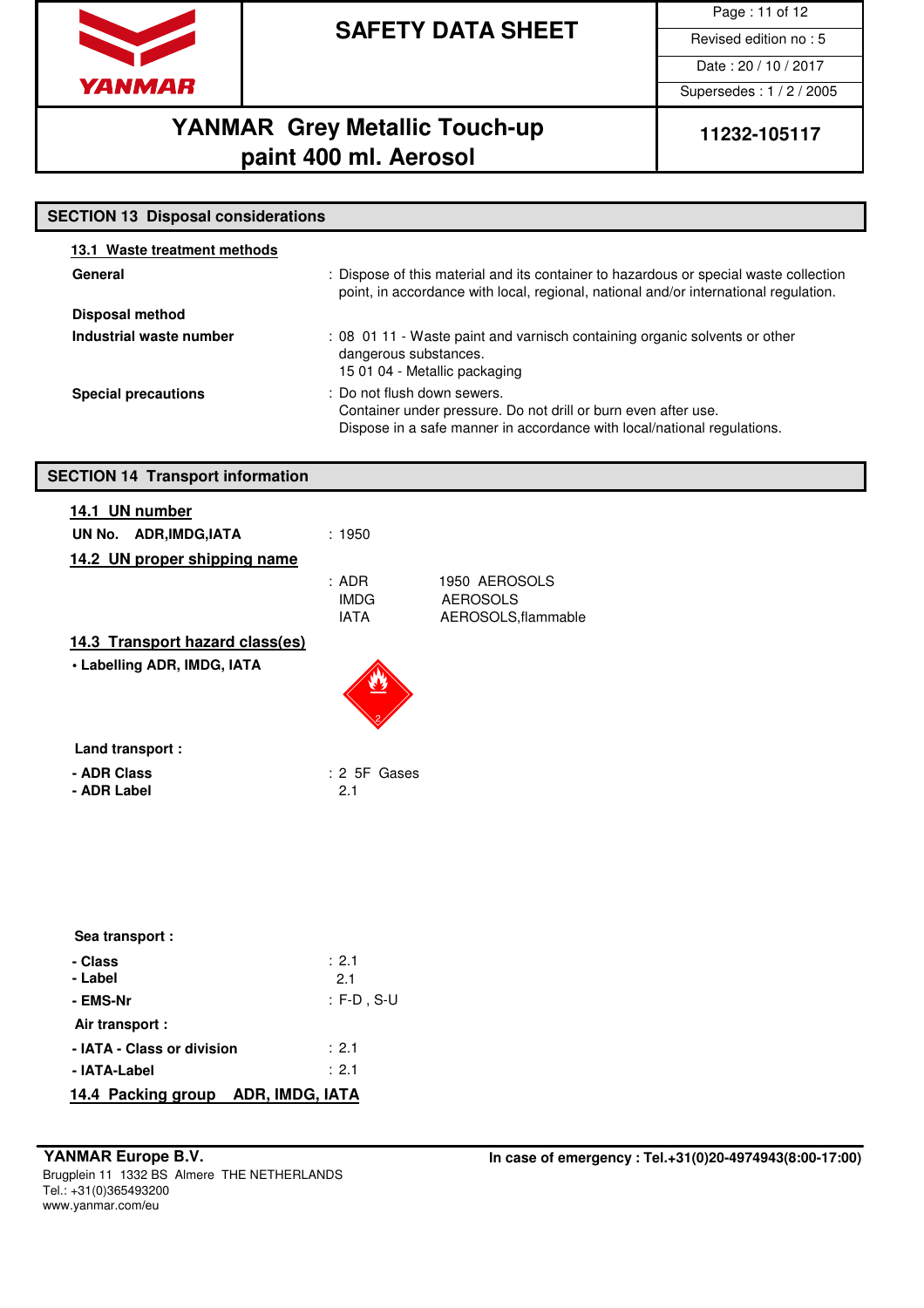

Page : 12 of 12

Date : 20 / 10 / 2017

Supersedes : 1 / 2 / 2005

### **YANMAR Grey Metallic Touch-up paint** | 11232-105117 **400 ml. Aerosol**

| <b>SECTION 14 Transport information (continued)</b><br>Void<br>14.5 Environmental hazards<br>Marine pollutant :<br><b>No</b><br>14.6 Special precautions for user<br>Warning:<br>Gasses<br>Danger code (Kemler) :<br>EMS Number:<br>$F-D.S-U$<br>: None.<br><b>Additional information</b><br>14.7 Transport in bulk according to Annex II of MARPOL 73/78 and the IBC Code<br>Not applicable<br>Transport/ Additional information :<br><b>ADR</b><br>1 <sup>L</sup><br>Limited quantities (LQ) |  |  |  |
|------------------------------------------------------------------------------------------------------------------------------------------------------------------------------------------------------------------------------------------------------------------------------------------------------------------------------------------------------------------------------------------------------------------------------------------------------------------------------------------------|--|--|--|
|                                                                                                                                                                                                                                                                                                                                                                                                                                                                                                |  |  |  |
|                                                                                                                                                                                                                                                                                                                                                                                                                                                                                                |  |  |  |
|                                                                                                                                                                                                                                                                                                                                                                                                                                                                                                |  |  |  |
|                                                                                                                                                                                                                                                                                                                                                                                                                                                                                                |  |  |  |
|                                                                                                                                                                                                                                                                                                                                                                                                                                                                                                |  |  |  |
|                                                                                                                                                                                                                                                                                                                                                                                                                                                                                                |  |  |  |
|                                                                                                                                                                                                                                                                                                                                                                                                                                                                                                |  |  |  |
|                                                                                                                                                                                                                                                                                                                                                                                                                                                                                                |  |  |  |
|                                                                                                                                                                                                                                                                                                                                                                                                                                                                                                |  |  |  |
|                                                                                                                                                                                                                                                                                                                                                                                                                                                                                                |  |  |  |
| Excepted quantities (EQ)<br>Code: E0                                                                                                                                                                                                                                                                                                                                                                                                                                                           |  |  |  |
| Not permitted as Excepted Quantity<br>Transport category<br>2<br>Tunnel restriction code<br>D                                                                                                                                                                                                                                                                                                                                                                                                  |  |  |  |
| <b>IMDG</b><br>1 <sub>L</sub><br>Limited quantities (LQ)<br>Code: E0<br>Excepted quantities (EQ)<br>Not permitted as Excepted Quantity                                                                                                                                                                                                                                                                                                                                                         |  |  |  |
| UN1950, AEROSOLS, 2.1<br>UN "' Model Regulation":                                                                                                                                                                                                                                                                                                                                                                                                                                              |  |  |  |

### **SECTION 15 Regulatory information**

#### **15.1 Safety, health and environmental regulations/legislation specific for the substance or mixture**

Ensure all national/local regulations are observed.

Germany **Germany** : Water hazerd class 1 (German Regulation): Slightly hazardous for water. Do not allow undiluted product or large quantities of it to reach ground water, water organisms.water course or sewage system. Harmfull to aquatic organisms.

#### **15.2 Chemical safety assessment**

Not established.

#### **SECTION 16 Other information**

H220 Extremely flammable gas.

H225 Highly flammable liquid and vapour.

H226 Flammable liquid and vapour.

H280 Contains gas under pressure; may explode if heated.

H302 Harmful if swallowed.

H312 Harmful in contact with skin.

Brugplein 11 1332 BS Almere THE NETHERLANDS Tel.: +31(0)365493200 www.yanmar.com/eu